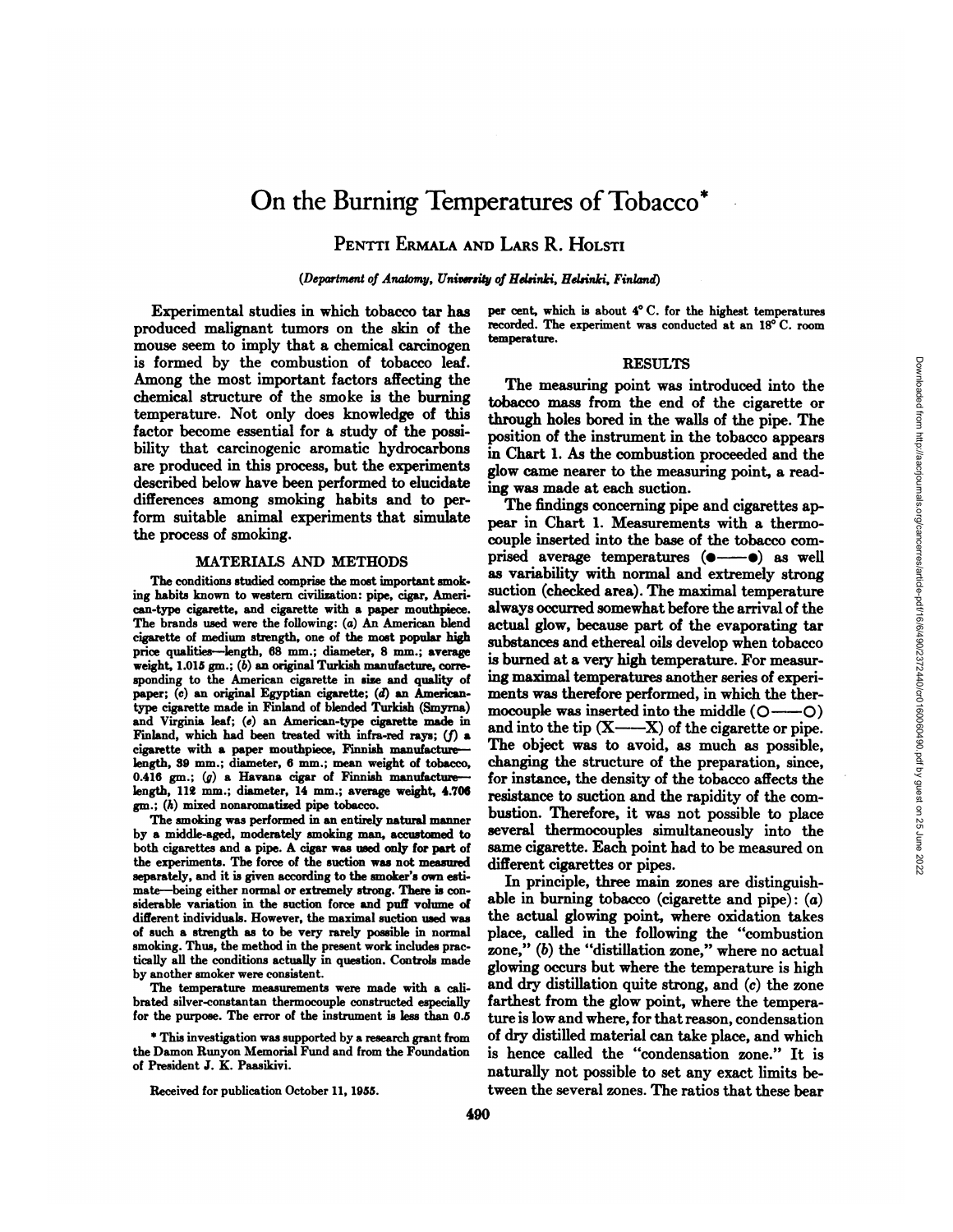to one another, although varying greatly and typically from one product to another, can, how ever, be ascertained retrogradely from the tem perature curve. Chart 1 shows, in percentages of the quantity of tobacco in cigarette or pipe, the ratios that the zones bear to one another, the fol lowing being the delimiting temperatures: below 100°C., 100°-300°C., 300°-500°C., and higher than 500°C.

When a pipe is smoked, the temperature does not rise very high; the heat, on the other hand, spreads rapidly outside the area which is actually glowing and burning in the closed bowl. Tempera ture of the combustion zone was about 500°C. (variability, 380°-620° C.). The distillation zone was very large. Experiments show that, of the to bacco below that still unburnt, about <sup>25</sup> per cent reached <sup>a</sup> temperature exceeding 300°C. during the suction, and at least 60 per cent a temperature<br>exceeding 100° C. The corresponding fractions of  $\frac{u}{\alpha}$  600 exceeding 100°C. The corresponding fractions of the substances in the tobacco leaf were thus dis tilled into the smoke without being burned and without attaining the higher temperatures at all.

With cigarettes the situation was quite dif ferent. No essential differences could be noted |  $\frac{1}{6}$  200 among the various brands of cigarette studied (Groups  $a-f$ ). The highest temperature recorded, 812°C., was in a Turkish cigarette. The maximal temperature at the tip was always somewhat low er. In <sup>a</sup> thin cigarette with <sup>a</sup> paper mouthpiece, the highest temperature, 786°C., was recorded at the base. Temperature in the combustion zone was, on the average, 650°C. (variability, 470°- 812°C.). Combustion and distillation zones were very small: with the glow at the tip, less than 15 per cent of the total quantity of tobacco attained a temperature of more than 300°C. and less than 25 per cent a temperature above 100°C., while the condensation zone (below 100°C.) comprised more than 75 per cent of the tobacco.

The burning process in a cigar forms a kind of intermediate stage between that of a cigarette and a pipe. The variability, however, depending partly on the quality of the cigar and partly on the man ner of smoking, was so great that measurements performed in accordance with the methods used in this study did not give an adequate picture of the division into zones. For this reason, only in dividual temperature measurements were taken when the thermocouple was inserted through the holder. The maximal temperature varied between 380° and 630° C. The burn or glow at the tip of a cigar most nearly resembled the conditions ob served in the burning of a cigarette, while the mouth end or head of the cigar came closer to a pipe in this respect.

### DISCUSSION

To know the burning temperatures of tobacco is important for at least three reasons:  $(a)$  to find out the conditions present in burning tobacco for the formation of a carcinogen, especially aro matic hydrocarbons,  $(b)$  to note the part played by differences in smoking habits, and (c) to aid in the constructing of animal experiments. On the other hand, tobacco smoke is not an important heat irritant, unless the cigarette is smoked down the last centimeters. According to McNally (22), taking the average time for smoking a ciga rette as 9 minutes, the temperature of the smoke



CHART 1.-Temperature in burning cigarette and pipe measured with a thermocouple inserted through the mouthend into the base  $( \bullet \longrightarrow \bullet)$ , middle  $( \circ \longrightarrow \circ)$  or tip  $(X \longrightarrow X)$ of the tobacco. Reading was made ateach suction when the glowing point came nearer to the measuring point. A more detailed description is given in the text.

in the mouth remains around 30°C. until the last 2.5 cm., at which point it rises rapidly to 40°- 50°C. With rapid smoking, the smoke in a mouth piece may reach 190°C. These results are consist ent with our own.

A number of facts seem to suggest that the car cinogenic factor of tobacco tar develops in connec tion with burning. Thus, no certain increase of pulmonary cancer has been noted among workers in the tobacco industry and tobacco merchants, who are obliged to inhale the dust developed by the tobacco leaves (11,12,13). Experimental work with raw tobacco dust on the nasal cavity has given negative results (Karpilow, cited in [20]). Data on tobacco chewing, however, suggest that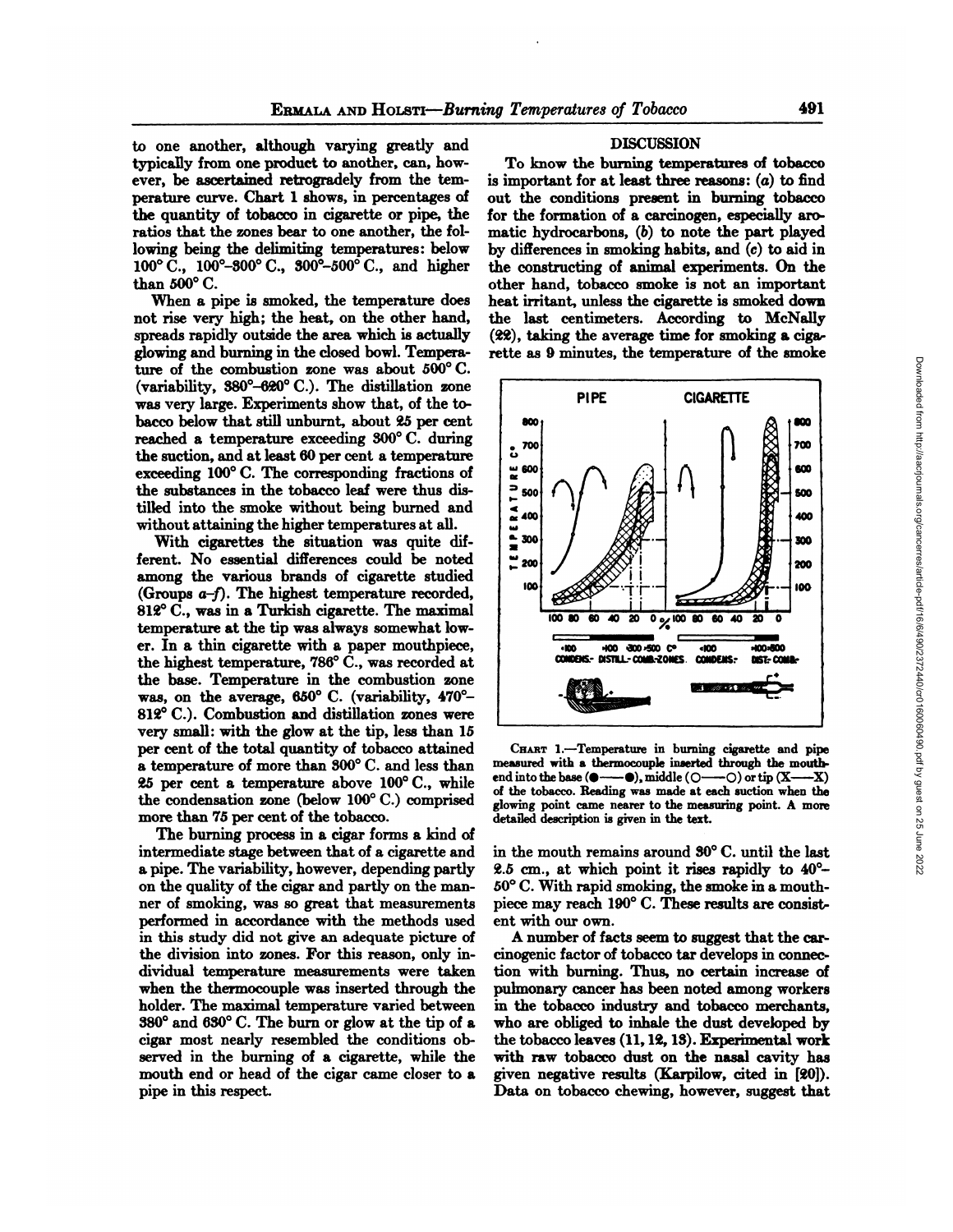tobacco may not require combustion to be car cinogenic to man (8, 15-17, 24, 25, 34).

However, it has not been possible to identify with any certainty the carcinogen possibility pres ent in tobacco tar. Roffo and Correa  $(26, 27)$  the temperature in the burning end of a cigarette noted in the UV-absorption spectrum of tobacco fluctuates between  $650^{\circ}$  and  $700^{\circ}$  C. The highest noted in the UV-absorption spectrum of tobacco tar features similar to those in the spectrum of temperature measured in a cigarette by Wynder<br>some carcinogenic hydrocarbons, especially  $3.4-et \ al.$  (35) was  $966^{\circ}$ C. Greene (9) recorded the some carcinogenic hydrocarbons, especially 3,4 benzpyrene. Other workers have been unable to confirm the findings (2, 29, 30, 34). Recently, Cooper, Lindsey, Waller, and Commins (3, 5) detected 3,4-benzpyrene (BP) in tobacco smoke with combined Chromatographie and ab sorption photometric methods; the amount of BP, however, was very small—0.001mg/100 cigarettes  $(5)$ . A heavy smoker, in clinical studies usually one from  $795^{\circ}$  to  $950^{\circ}$  C., with an average temperawho smokes twenty cigarettes a day, thus inhales yearly about 0.025 mg. of BP. Wright and Wynder likewise discovered BP in tobacco smoke (33). Ac cording to Wynder (34) present animal experi ments indicate that this amount of BP is insufficient to induce cancer in the experimental animals.

Roffo regards ergosterol and phytosterol as the source for the formation of carcinogenic aromatic hydrocarbons. Kennaway and Sampson (14) were able to produce subcutaneous sarcomas in the rat with cholesterol heated to 750°-810° C. Although the burning of tobacco is partly a matter of dry distillation of a vegetable product in a high tem perature, the process is not comparable, because of low pressure conditions and oxidation, for in stance, to the formation of coal tar, as has often been erroneously suggested (e.g., Roffo). In the reactions involved, even small temperature differ ences are decisive, so that the maximal tempera tures of the tobacco are particularly important. Obviously, if tobacco tar contains carcinogenic substances, their concentration is extremely small, and they perhaps develop accidentally, depending on the conditions of combustion. The conditions theoretically necessary for the development of aromatic hydrocarbons known to be carcinogenic, e.g., temperature, thus far are not entirely known.

In animal experiments the highest distillation fractions of tobacco tar, mainly those above 350°C., have proved the most effective. Table <sup>1</sup> shows the results of some of the most important experimental studies for which the temperature used for preparing the tar has been given. Yet it should be noted that it is the distillation tempera ture that has mainly been recorded. The actual combustion temperatures of tobacco, on the other hand, have not always been measured.

A number of earlier workers have recorded markedly variable temperatures in isolated meas urements. Wenusch (32) noted 500°-700° C. in a

tobacco glow; Bogen  $(1)$ , 400°C.; Cooper et al.  $(4)$ report that the temperature of tobacco in both wooden and clay pipes may range from 300°to 700°C. Recently, Commins et al. (3) found that the temperature in the burning end of a cigarette  $t$ emperature measured in a cigarette by Wynder maximum temperatures in the "hot spots" as follows: cigarettes,  $610^{\circ} - 740^{\circ}$  C.; cigars,  $580^{\circ} -$ 600°C.; and pipe, 420°-590°C.The most exten sive measurements have been made by Lam (18); the temperatures found were generally higher than those previously reported. Lam noted tempera tures in the combustion zone of cigarettes ranging ture of 824°-897° C. when the thermocouple was inserted through the mouth end. The highest tem perature, 970°C., was measured in the combus tion point of a cigarillo when the thermocouple was inserted through the ash. The maximum tem peratures were somewhat lower in pipe (530°- 596 $^{\circ}$  C.) as well as in cigars (705 $^{\circ}$ -895 $^{\circ}$  C).

Clinical statistics show great differences among smoking habits. For instance, Levin, Goldstein, and Gerhardt (19), as well as Mills and Porter (23) and Schrek et al. (28), demonstrated a significant parallelism between heavy cigarette smoking and cancer of the lower respiratory tract from the pharynx downward, and, on the other hand, be tween pipe smoking and the upper respiratory tract Gips, oral cavity). The majority of cigarette smokers inhale the smoke, which, being acid, is not so irritating as the more alkaline pipe smoke (32). Yet this does not fully account for the dif ferences. In an earlier work we studied the dis tribution of tobacco tar in various parts of the respiratory tract (6). The differences noted in the temperatures are reflected in the consistency of the tobacco tar and its distribution in the organism, and account for the previous results. Relatively more tar is seen in the lower respiratory tract in cigarette smoking than in pipe smoking, in which most of the tar, especially the unburned lower and middle fractions, remains in the oral cavity. Besides, the physical structure of the smoke varies. The rapidly cooling upper fractions of the combustion residue of the cigarette, especial ly resin substances, are sublimated in a very stable smoke which reaches even the deepest respiratory channels, whereas the abundant oily tarsubstance condenses in the oral parts of the respiratory tract.

In experimental work on animals, performed mainly on the skin, some cancers have been pro duced (Wynder et al.). Because of the relative tissue specificity noted among the carcinogens, no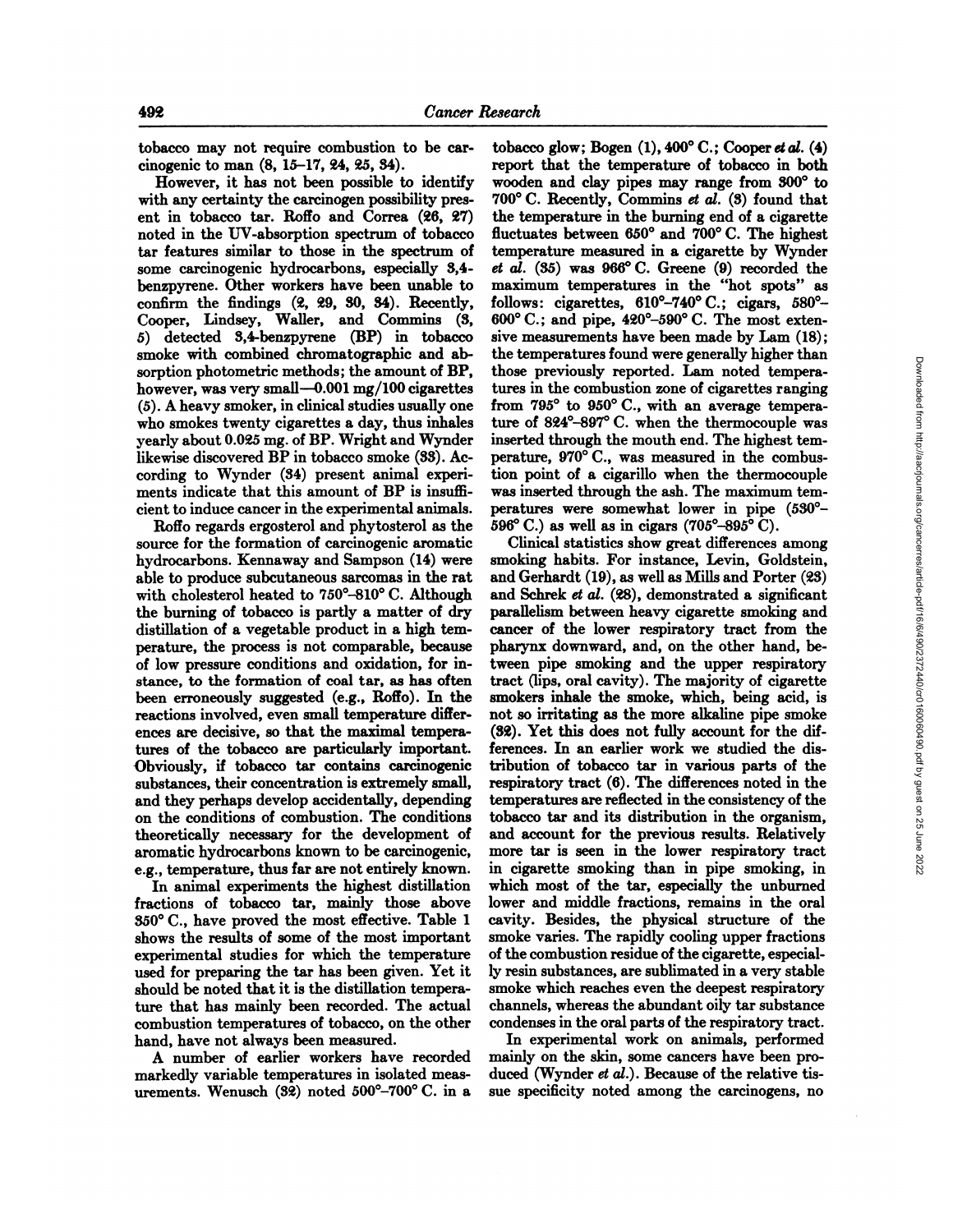| Results                     |                                                                               |                                                                   | Atypical proliferation                                             | Epithelioma in one mouse of 50        |                                                                                                                                                                             | Carcinoma in three of four rabbits              | Atrophy of skin, hyperkeratosis, perivascular infiltration<br>Atrophy of skin, chronic inflamation                            |                                                          |                                                       |                                 |                                                                             |                              |                                                            |                       | Negative<br>Tumors (papillomas and carcinomas) in 94 per cent<br>Tumors (papillomas and carcinomas) in 70 per cent |                       | One carcinoma among 168 mice                                                          |                                                                  | 40 papillomas, five carcinomatoids/seventeen animals<br>68 papillomas, five carcinomatoids/twelve animals<br>36 papillomas, two carcinomatoids/24 animals<br>22 papillomas and five carcinomatoids                                    | Eight papillomas, one carcinoma/46 mice<br>One papilloma/76 mice<br>Four papillomas/thirty mice                                             |                                                                                   | Two papillomas, one carcinoma/60 mice.<br>$2, 14, 44$ per cent carcinomas<br>11, 26, 59 per cent papillomas | 4, 8, 10 per cent carcinomas<br>8, 33, 42 per cent papillomas |
|-----------------------------|-------------------------------------------------------------------------------|-------------------------------------------------------------------|--------------------------------------------------------------------|---------------------------------------|-----------------------------------------------------------------------------------------------------------------------------------------------------------------------------|-------------------------------------------------|-------------------------------------------------------------------------------------------------------------------------------|----------------------------------------------------------|-------------------------------------------------------|---------------------------------|-----------------------------------------------------------------------------|------------------------------|------------------------------------------------------------|-----------------------|--------------------------------------------------------------------------------------------------------------------|-----------------------|---------------------------------------------------------------------------------------|------------------------------------------------------------------|---------------------------------------------------------------------------------------------------------------------------------------------------------------------------------------------------------------------------------------|---------------------------------------------------------------------------------------------------------------------------------------------|-----------------------------------------------------------------------------------|-------------------------------------------------------------------------------------------------------------|---------------------------------------------------------------|
|                             | Ulceration                                                                    | Ulceration                                                        |                                                                    |                                       | Negative<br>Negative                                                                                                                                                        |                                                 |                                                                                                                               | Negative                                                 | Negative                                              | Negative                        | Negative<br>Negative                                                        | Negative                     | One carcinoma<br>Negative                                  |                       |                                                                                                                    |                       | Negative<br>Negative                                                                  |                                                                  | Negative                                                                                                                                                                                                                              |                                                                                                                                             | Negative                                                                          |                                                                                                             |                                                               |
| Mode of                     | Painting 8 months<br>application                                              | Painting 1 year                                                   | Injection in the ear                                               | Painting 16 months                    | Painting<br>Painting                                                                                                                                                        | Painting ears, 148-182<br>days.                 | Painting 258-280 days<br>Painting, 635 days                                                                                   | Painting, 270 days                                       | Painting, for 2 months                                | 190 days                        | 6 months<br>480 days                                                        | 220 days (car)               | Oral cavity, 7-18 months<br>Painting (ear)                 |                       | Painting (ear), 10 months<br>Painting (ear), 10 months<br>Painting (ear), 10 months                                |                       | Painting 90-500 days<br>Painting 90–500 days<br>Painting ears                         |                                                                  | Intrascapular injection<br>Painting, 50-190 da.s<br>Painting<br>Painting<br>Painting                                                                                                                                                  | Painting, 7-11 months.<br>Painting<br>Painting                                                                                              | Painting                                                                          | Painting 24 months max.<br>Painting, 14-17 months                                                           | Painting 24 months max.                                       |
| Experimental                | animals<br>$_{\rm{mce}}$                                                      | mice                                                              | rabbits                                                            | nice                                  | $_{\rm{micro}}$<br>nice                                                                                                                                                     | rabbits                                         | mice<br>mice                                                                                                                  | $\frac{1}{2}$                                            | nice                                                  | $_{\rm{max}}$                   | mice<br>mice                                                                | rabbits                      | rabbits<br>rabbits                                         |                       | rabbits<br>rabbits<br>rabbits                                                                                      |                       | rats, rabbits<br>mice<br>$_{\rm{mice}}$                                               |                                                                  | rabbits<br>rabbits<br>rabbits<br>rabbits<br>rats                                                                                                                                                                                      | mice<br>mice<br>$rac{3}{4}$                                                                                                                 | nice                                                                              | mice, three<br>nice                                                                                         | mice, three<br>strains<br>strains                             |
| Fractions of tar            | The resulting tar extracted with ether and<br>denicotinized<br>chloroform and | Total tar from briar pipes, temp. not giv-<br>en. Etheral extract | Tar from briar pipes, the etheral extract<br>mixed with olive oil. | combustion<br>Tobacco tar produced at | $400^{\circ}-600^{\circ}$ C., clay pipe call in alcomposed in the section of $\sim$ where pipe (all in alcomposed)<br>temp.:<br>400°–500° C., wooden pipe<br>holic solution | Distillated at 400°-500°C.                      | 1. Total tar with and without nicotine<br>2. Denicotinized tar heated to 130°C.<br>The tar distilled at various temperatures. | Denicotinized tar+traumatization<br>prior to paint<br>တဲ | with "Schmirgelpapier"<br>Tar distilled at 100°C<br>÷ | Tar dist. at 160°-170° C.<br>خه | Tar distilled over 300° C.<br>Tar distilled at 180°C.<br>$\mathbf{r}$<br>c. | Total tar<br>Total tar<br>ဆံ | Total tar+cholesterol-rich diet<br>$\dot{\mathbf{a}}$<br>S | The tar distilled at: | $1.100^{\circ}-120^{\circ}$ C.<br>$120^{\circ} - 350^{\circ}$ C.<br>3. the residue<br>oi                           | The tar distilled at: | oily mixture of both distillates<br>$1.100^{\circ} - 500^{\circ}$ C.<br>2.500°-900°C. | llates, three fractions.<br>Destructive distil<br>Wholepipe tar. | distillate, 120°-350°C.<br>Denicotinized destructive distillate,<br>distillate 350°-700°C.<br>$\ddot{\mathbf{z}}$<br>the 350°-700° C.<br>Destructive<br>Destructive<br>Fraction of<br>Pipe tar<br>نہ نہ<br>$\ddot{\phi}$ $\dot{\phi}$ | 120°-350° denicotinized destructive<br>350-700° destructive distillate<br>350°-700°C. denicotinized<br><b>000°-700°</b><br><b>67.</b><br>ထံ | watery parts of distil-<br>distillate<br>destructive<br>Mixture of<br>lates<br>ၜၨ | Denicotinized whole pipe tar<br>acetone<br>Total tar in<br>S<br>≓                                           | 2. Total tar/croton oil                                       |
| Method of tar<br>production | Tobacco heated to<br>$-500^{\circ}$ -500° C.                                  |                                                                   |                                                                    | tus, wooden and<br>Smoking appara-    | clay pipes                                                                                                                                                                  | Tar from burning<br>tobacco, temp.<br>not given | Smoking appara-<br>Burning temp.<br>tus, cigars.                                                                              | not given                                                |                                                       |                                 |                                                                             |                              |                                                            | Heated tobacco in     | a still                                                                                                            | Heated leaf tobac-    | co in an iron re-<br>ë                                                                | a) Heated dry to-<br>still to 700°C.<br>bacco in a               | ratus, pipe: burn-<br>ing temp., 520°-<br>730°<br>Smoking appa-<br>S)                                                                                                                                                                 |                                                                                                                                             |                                                                                   | Smoking appa-                                                                                               | Burning temp.<br>682° C. average<br>ratus, cigarettes.        |
| Author<br>(year)            | Helwig(1928)                                                                  |                                                                   |                                                                    | Cooper et al.<br>(1932)               |                                                                                                                                                                             | Lu-Fu-Hua<br>(1934)                             | terstein (1935)<br>Schürch & Win-                                                                                             |                                                          |                                                       |                                 |                                                                             |                              |                                                            | Roffo (1936)          |                                                                                                                    | <b>Sugiura</b> (1940) |                                                                                       | Flory (1941)                                                     |                                                                                                                                                                                                                                       |                                                                                                                                             |                                                                                   | Wynder et al.<br>(1963, 1965)                                                                               |                                                               |

TABLE<sub>1</sub>

Downloaded from http://aacrjournals.org/cancerres/article-pdf/16/6/490/2372440/cr0160060490.pdf by guest on 25 June 2022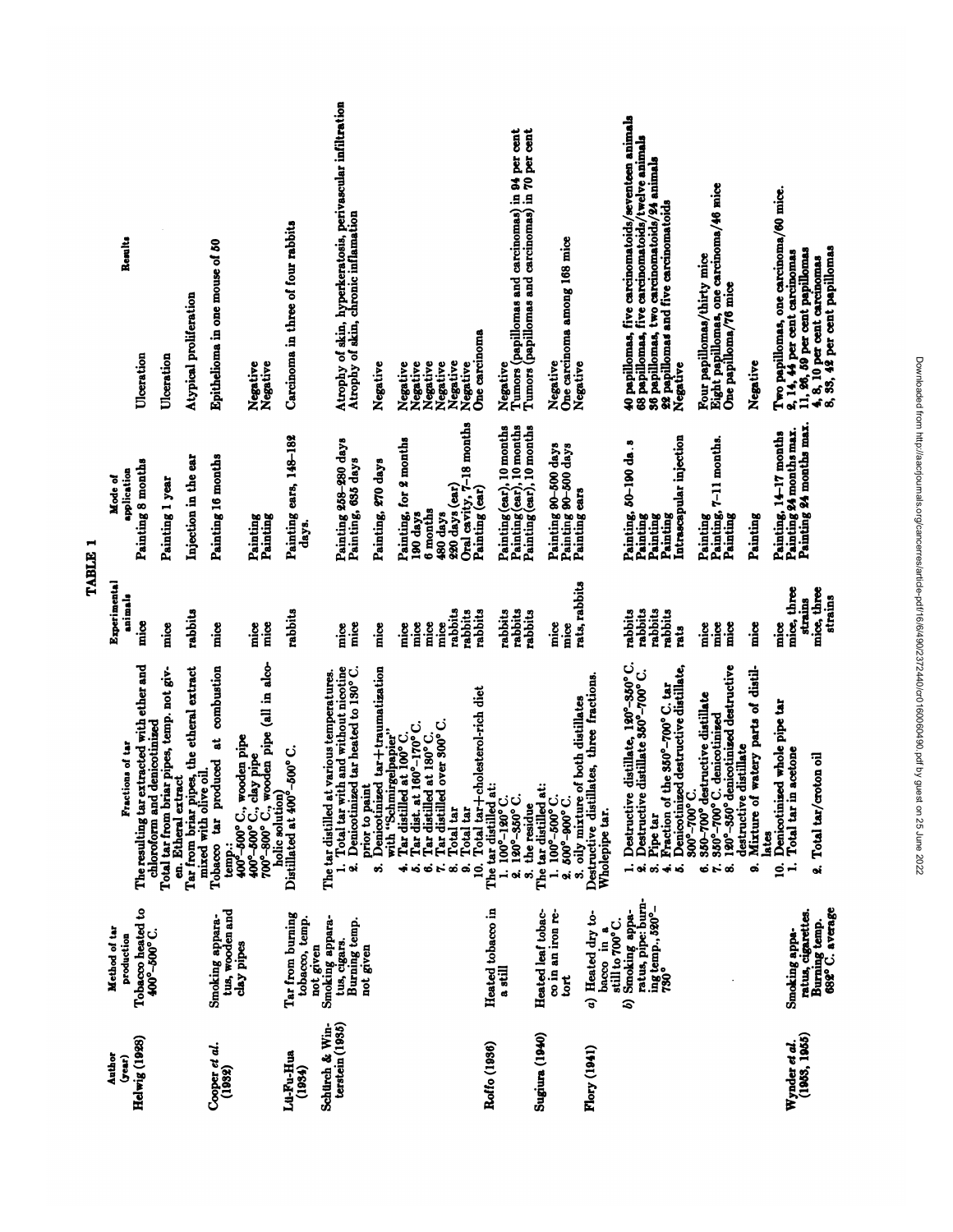definite conclusions can yet be drawn from this with regard to the lungs. In the endeavor to direct the combustion residue of tobacco directly into the respiratory tract, the fact that animals usually breathe through their nostrils makes it impossible to achieve natural conditions. The chamber meth od, for instance, which is so often used, is not fully satisfactory, because smoke, being an air colloid, soon changes in both its physical and chemical properties. It, therefore, becomes necessary to di vide the experiment into component phases (for instance, by fractioning the tar) so that the tobac co is burned under unnatural conditions. The effect of the tar upon the organism depends partly on its absorption properties and thus on the solvents, the most important of which occur among the subfractions. The separate use of the upper fractions or some component parts of the tar may thus in troduce a source of error. Furthermore, the tar should not be fractionated by distillation alone at different temperatures; it is advisable instead to follow the natural fractionation which occurs in the respiratory tract in connection with smoking.

### SUMMARY

The temperatures produced when tobacco was burned in pipe, cigarette, and cigar smoking have been measured by a calibrated thermocouple.

Temperature of the combustion zone in <sup>a</sup> pipe was about 500°C. (variability, 380°-620° C.). The maximal temperature was thus relatively low, but the heat spread over an extensive area outside the actual glow. Because of this, strong dry distilla tion took place, and the corresponding fractions from the evaporating substances escaped into the smoke without being pyrolyzed. With a cigarette, the situation was found to be quite different. The temperature was high, averaging 650°C. (varia bility, 470°-812° C.), but over a very limited area. The amount of dry distillation was slight, and the low and middle fractions were burned more com pletely. No essential differences could be noted among the different brands of cigarette studied.

### ACKNOWLEDGMENTS

The authors are indebted to Dr. E. Halonen, Ph.D., Uni versity of Helsinki, for constructing the thermocouple used in the measurements.

#### REFERENCES

- 1. BOGEN,E. The Composition of Cigarettes and Cigarette Smoke. J.A.M.A., 93:1110, 1929.
- 2. CAMPBELL,J. A. The Effects of Exhaust Gases from In ternal Combustion Engines and of Tobacco Smoke upon Mice, with Special Reference to Incidence of Tumours of 28. the Lung. Brit. J. Exper. Path., 17:146-58, 1936.
- 8. COMMINS, B. T.; COOPER, R. L.; and LINDSEY, A. J.

Polycyclic Hydrocarbons in Cigarette Smoke. Brit. J. Cancer, 8:296-302, 1954.

- 4. COOPER, E. A.; LAMB, F. W. M.; SANDERS, E.; and HIRST, E. L. The Role of Tobacco Smoking in the Production of Cancer. J. Hyg., 32:293-300, 1932.
- 5. COOPER,R. L.; LINDSET,A. J.; and WALLER,R. E. The Presence of 3:4-Benzpyrene in Cigarette Smoke. Chem. & Ind., p. 1418, 1954.
- 6. ERMALA, P., and HOLSTI, L. R. Distribution and Absorption of Tobacco Tar in the Organs of the Respiratory Tract. Cancer, 8:673-78, 1955.
- 7. FLORY, C. M. The Production of Tumors by Tobacco Tars. Cancer Research, 1:262-76,1941.
- 8. FRIEDELL,H. L., and ROSENTHAL,L. M. Etiologic Role of Chewing Tobacco in Cancer of the Mouth. J.A.M.A., 116:2130, 1941.
- 9. GREENE, C. R. Temperature Profiles throughout Ciga rettes, Cigars and Pipes. Science, 122:514, 1955.
- 10. HELWIG,F. C. Growth-producing Effects of Tobacco in Mice. J.A.M.A., 91:150-51, 1928.
- 11. HEUEPER,W. C. Environmental Lung Cancer. Ind. Med. Surg., 20:49-62, 1951.
- Occupational Tumors and Allied Diseases. Springfield: Charles C Thomas, 1942.
- 13. KENNAWAT, N. M., and KENNAWAY, E. L. Further Study of Incidence of Cancer of the Lung and Larynx. Brit. J. Cancer, 1:260-98, 1947.
- 14. KENNAWAT, E. L., and SAMPSON, B. Tumours of Skin and Mammary Gland Caused by Pyrogenous Products of Cholesterol. J. Path. & Bact., 31:609-12, 1928.
- 15. KHANOLKAR.V. R. Oral Cancer in Bombay, India. Cancer Research, 4:313, 1944.
- 16. KHANOLKAR, V. R., and SURTABAI, B. Cancer in Relation to Usages: 3 New Types in India. Arch. Path., 40:361, 1945.
- 17. KINI, M. G., and RAO, K. V. S. Problem of Cancer. Indian M. Gaz., 72:677, 1937.
- 18. LAM, J. Measuring Temperature during Combustion in Cigarettes, Cigarillos, Cigars and Pipes. Acta Path. & Microbiol. Scandinav., 36:503-10, 1955.
- 19. LEVIN, M. L.; GOLDSTEIN, H.; and GERHARDT, P. R. Cancer and Tobacco Smoking: A Preliminary Report. J.A.M.A., 143:336-38, 1950.
- 20. LICKINT,F. Atiologie und Prophylaxe des Lungenkrebses. Beiträge zur Krebsforsch. Bd. 2. Dresden und Leipzig: Steinkopff, 1953.
- 21. LÜ-FU-HUA. Überdie Erzeugung von Krebs durch Tabakteerpinselung beim Kaninchen. Frankfurt. Ztschr. Path., 46:513-22, 1934.
- 22. McNALLY, W. D. The Tar in Cigarette Smoke and Its Possible Effects. Am. J. Cancer, 16:1502-14, 1932.
- 23. MILLS, C. A., and PORTER, M. M. Tobacco Smoking Habits and Cancer of the Mouth and Respiratory System. Cancer Research, 10:539-42,1940.
- 24. MOORE, G. E.; BISSINGER, L. L.; and PROEHL, E. C. Intraoral Cancer and the Use of Chewing Tobacco. J. Am. Geriat. Soc., 1:497, 1953.
- 25. ORR,I. M. Oral Cancer in Betel Nut Chewers in Travan core: Its Etiology, Pathology, and Treatment. Lancet, 2:575,1933.
- 26. Rorro, A. H. El Tabaco como cancerigeno. Bol. inst. med. exper. estud. cáncer,13:287-336, 1936.
- 27. . Krebserzeugendes Benzpyren, gewonnen aus Tabakteer. Ztschr. f. Krebsforsch., 49:588-97, 1939.
- SCHREK, R.; BAKER, L. A.; BALLARD, G. P.; and DOLGOFF, S. Tobacco Smoking as an Etiologic Factor in Disease. I. Cancer. Cancer Research, 10:49-58, 1950.